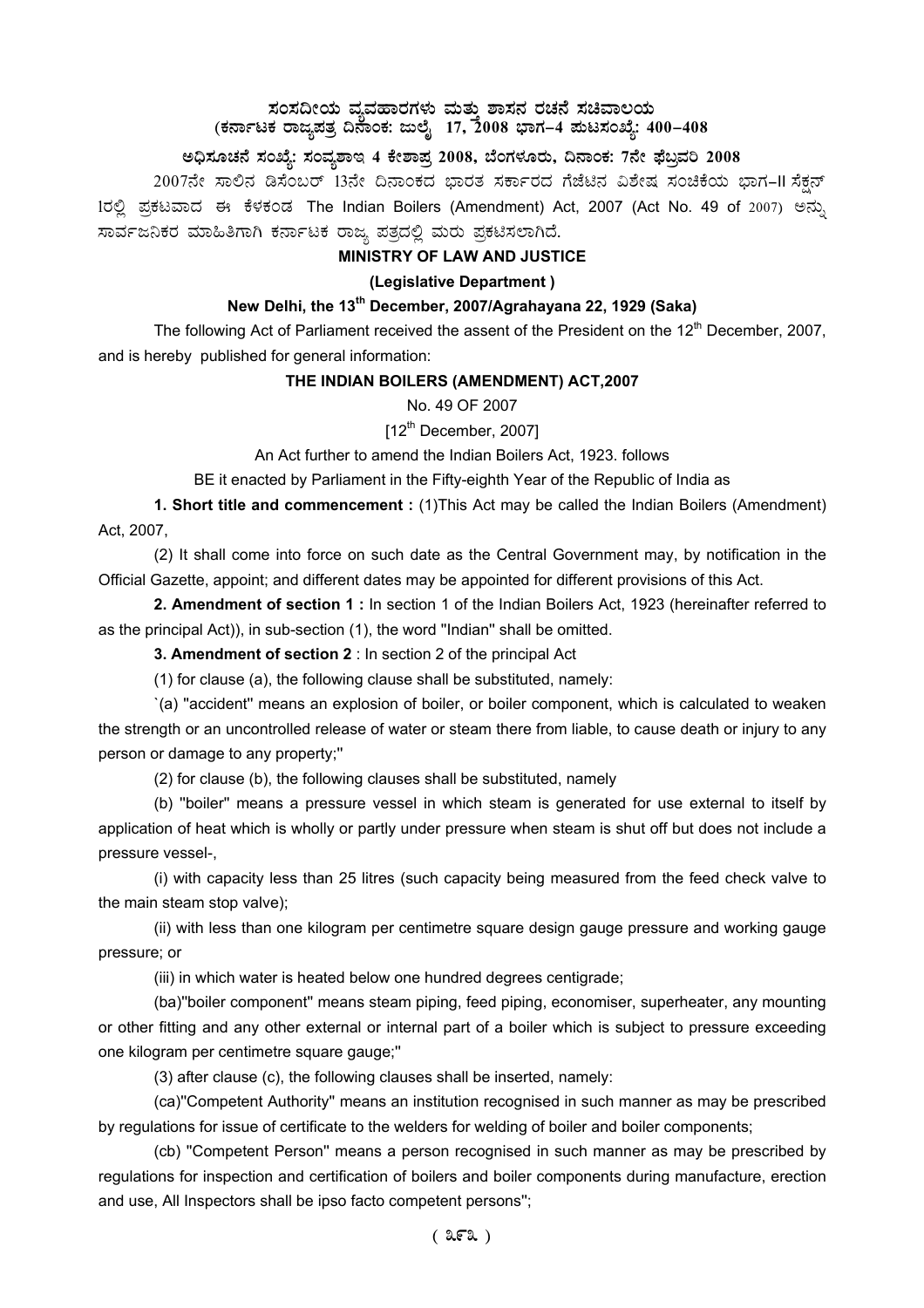(4) after clause (ccc), the following clauses shall be inserted, namely:

(ccd) ''Inspecting Authority'' means an institution recognised in such manner as may be prescribed by regulations for the inspection and certification of boilers and boiler components during manufacture. All Chief Inspectors of Boilers shall be ipso facto Inspecting Authorities;

(cce) ''manufacture'' means manufacture, construction and fabrication of boiler or boiler component, or both;

(ccf) ''manufacturer'' means a person engaged in the manufacture;''

(5) in clause (d) for the words'' includes any person'', the words ''includes any person possessing or'' shall be substituted;

(6) for clause (f), the following clause shall be substituted, namely:

(f) ''steam pipe'' means any pipe through which steam passes if-

(i) the pressure at which steam passes through such pipe exceeds 3.5 kilogram per square centimetres above atmospheric pressure, or

(ii) such pipe exceeds 254 milimeters in internal diameter and the pressure of steam exceeds 1 kilogram per square centimetres above the atmospheric pressure,

and includes in either case any connected fitting of a steam-pipe;''

(7) for clause (g), the following clauses shall be substituted, namely,

'(g) ''structural alteration, addition or renewal'' means,-

(i) any change in the design of a boiler or boiler component;

(ii) replacement of any part of boiler or boiler component by a part which does not conform to the same specification; or

(iii) any addition to any part of a boiler or boiler component;

(h) ''superheater'' means any equipment which is partly or wholly exposed to flue gases for the purpose of raising the temperature of steam beyond the saturation temperature at that pressure and includes a re-heater;

(i) ''Technical Adviser'' means the Technical Adviser appointed under sub-section (1) of section 4A;

**4. Substitution of new section for section 3 Limitation of application :** For section 3 of the principal Act, the following section shall be substituted, namely:

3. Nothing in this Act shall apply to-

a) locomotive boilers belonging to or under the control of the railways;

b) any boiler or boiler component,-

i) in any vessel propelled wholly or in part by the agency of steam;

ii) belonging to or under the control of the Army, Navy or Air Force; or

iii) appertaining to a sterilizer disinfector used in hospitals or nursing homes, if the boiler does not exceed one hundred litres in capacity;

**5. Insertion of new sections 4A to 4F Technical Adviser :** After section 4 of the principal Act, the following sections shall be inserted namely:

"4A (1) The Central Government shall appoint a Technical Adviser from amongst the persons having such qualifications and experience as may be prescribed by rules.

(2) The terms and conditions of service of the Technical Adviser shall be such as may be prescribed by the Central Government.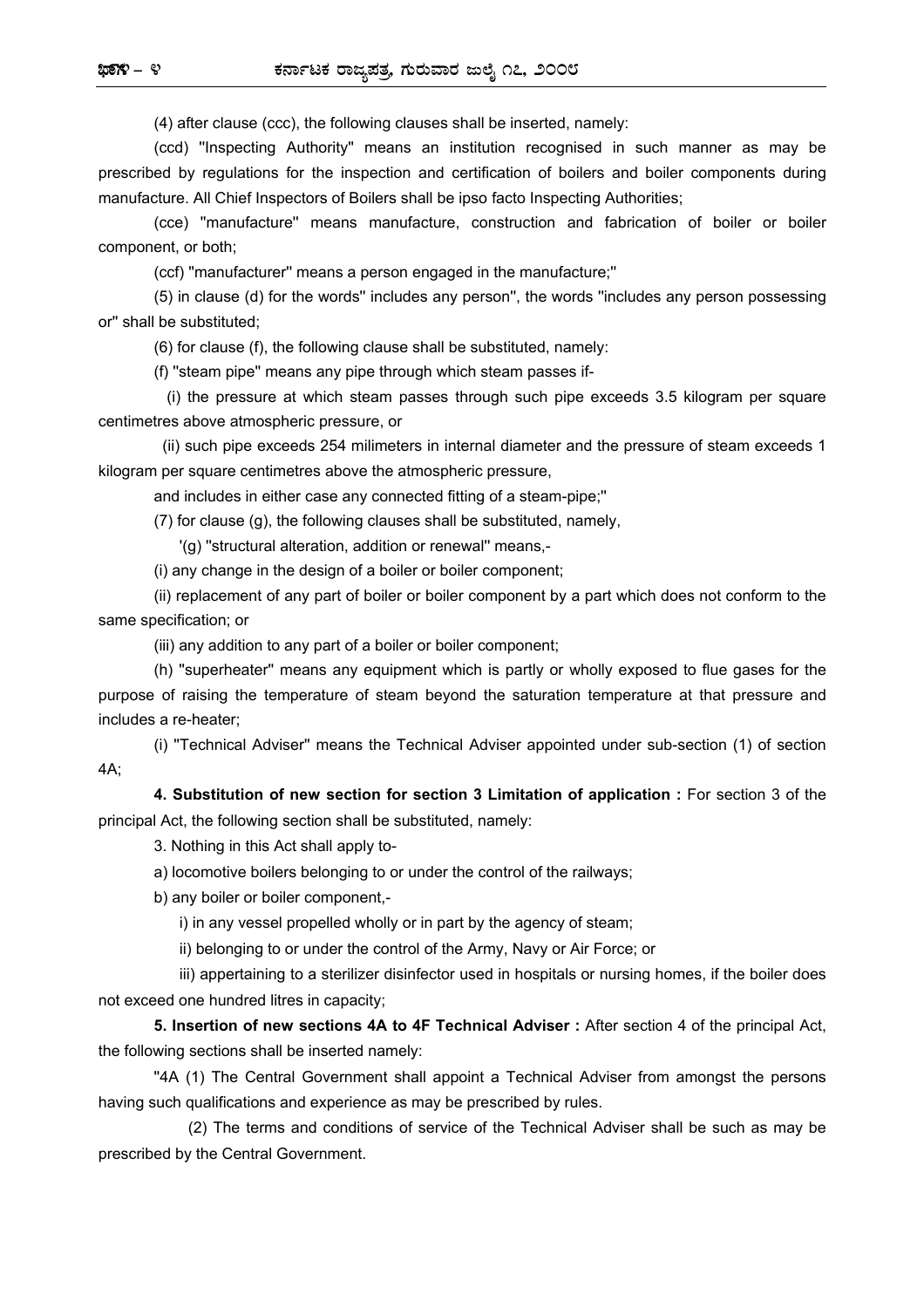(3) The Technical Adviser shall in addition to exercising the powers and discharging the functions assigned to him under this Act or rules or regulations made thereunder, exercise such other powers and discharge such functions as the Central Government and the Board may delegate to him.

**4B Welders certificate :** ' (1) Any person who proposes to undertake any welding work connected with or related to a boiler, or a boiler component or both shall apply to a Competent Authority for issue of a Welders certificate.

(2) On receipt of an application under sub-section (1) the Competent Authority shall follow such procedure for examination and grant of Welders certificate as may be prescribed by regulations.

(3) The Competent Authority may; if satisfied that the person applying for Welders certificate under sub-section (2) has complied with the conditions precedent for issue of the Welders certificate, issue such certificate, to such person subject to the payment of such fee and such other conditions as may be prescribed by regulations;

Provided that the Competent Authority shall not refuse Welders certificate to any person unless such person is given an opportunity of being heard.

**4C Conditions precedent for manufacture of boiler and boiler component :**. (1) No person shall manufacture or cause to be manufactured any boiler or boiler component, or both unless-

(a) he has provided in the premises or precincts where in such boiler or boiler component, or both, are manufactured, such facilities for design and construction as may be prescribed by regulations;

(b) the design and drawings of the boiler and boiler component have been approved by the Inspecting Authority under clause (a) of sub-section (2) of section 4D:

(c) the materials, mounting and fittings used in the construction of such boiler or boiler component, or both conform to the specifications prescribed by regulations; and

(d) the persons engaged for welding boiler or boiler component hold Welders certificate issued by a Competent Authority.

**4D Inspection during manufacture :** (1) Every manufacturer, before commencing manufacture of a boiler or boiler component, shall engage an Inspecting Authority for carrying out inspection at such stages of manufacture as may be prescribed by regulations.

(2) The Inspecting Authority engaged under sub-section (1) shall follow such procedure for inspection and certification of boiler or boiler component as may be prescribed by regulations and after inspection if it is-

(a) satisfied that the boiler or the boiler component conforms to the standards prescribed by regulations, it shall issue a certificate of inspection and stamp the boiler or boiler component, or both; or

(b) of the opinion that the boiler or boiler component or both does not conform to the standards prescribed by regulations, it may for reasons to be recorded in writing refuse to issue such certificate:

Provided that no certificate shall be refused unless the Inspecting Authority had directed the manufacturer of the boiler or boiler component, or both in writing to carry out such modifications or rectifications as it deems necessary and the Inspecting Authority is of the opinion that inspite of such direction the manufacture of the boiler or boiler component or both did not carry out the direction.

(3) The Inspecting Authority may for the purposes of inspection under this section charge such fee as may be prescribed by regulations.

**4E Inspection during erection :** (1) The owner who proposes to register a boiler under section 7, shall engage on Inspecting Authority for carrying out inspection at the stage of erection of the boiler.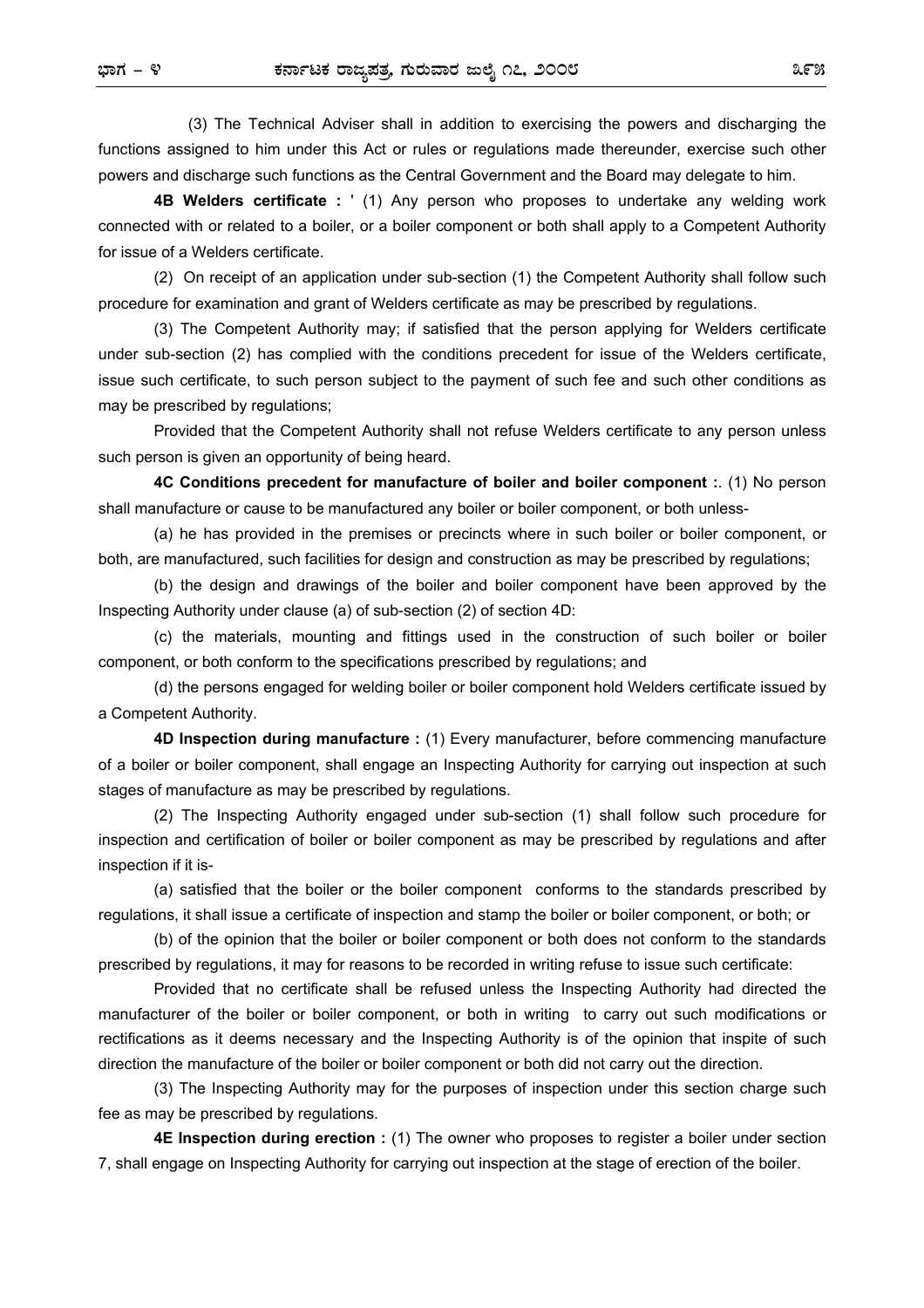(2) The Inspecting Authority shall follow such procedure for inspection and certification of a boiler or boiler component, or both as may be prescribed by regulations and after inspection if it is-

(a) satisfied that the erection of the boiler is in accordance with the regulations it shall issue a certificate of inspection in such from as may be prescribed by regulation; or

(b) of the opinion that the boiler has not been erected in accordance with the regulations it may for reasons, to be recorded in writing refuse to grant the certificate and shall communicate such refusal to the manufacturer of the boiler or boiler component forthwith;

Provided that no such certificate shall be refused unless the Inspacting Authority had directed the owner in writing to carry out such modifications or rectifications as it deems necessary and the Inspecting Authority is of the opinion that in spite of such direction the owner did not carry out the direction.

(3) The Inspecting Authority may, for the purposes of inspection under this section charge such fee as may be prescribed by regulations.

**4F. Conditions precedent for repairing boiler and boiler component :** No person shall repair or cause to be repaired any boiler or boiler component or both, unless-

(a) he has provided in the premises or precincts, where in such boiler or boiler component or both are being used such facilities for repairs as may be prescribed by regulations;

(b) the design and drawings of the boiler or boiler component as the case may be and the materials, mountings and fittings used in the repair of such boiler or boiler component conform to the regulations;

(c) persons engaged in welding holds a Welders certificate issued by a Competent Authority;

(d) every user who does not have the in-house facilities for repair of boiler or boiler component shall engage a Boiler Repairer possessing a Boiler Repairer certificate for repair of a boiler or boiler component or both, as the case may be;

(e) every user shall engage a Competent Person for approval of repairs to be carried out in-house or by the repairers''.

**6. Amendment of section 5 :** In section 5 of the principal Act, after sub-section (4) the following sub-section shall be inserted namely:

''(4A) No person shall be appointed as the Chief Inspector Deputy Chief Inspector or Inspector unless he possesses such qualifications and experience as may be prescribed by the Central Government''.

**7. Amendment of section 6 :** In section 6 of the principal Act, in clause (e), for the words ''State Government'' the words ''Central Government'' shall be substituted.

**8. Amendment of section 7 :** In section 7 of the principal Act-

(A) in sub-section (1), for the words '',may apply to the Inspector to have the boiler registered'', the words ''may apply to the Inspector along with such other documents as may be prescribed by regulations to have the boiler registered'' shall be substituted;

(b) for sub-section (3), the following sub-section shall be substituted, namely:

''(3) On the said date the Inspector shall inspect the boiler with a view to satisfying himself that the boiler has not suffered any damage during its transit from the place or manufacture to the site of erection and forward a report of the inspection along with the documents to the Chief Inspector within seven days''.

#### **9. Amendment of section 8 :** In section 8 of the principal Act,

(a) in sub-section (1)-

(ii) in clause (c) for the figures ''18.58'' the figures ''20'' shall be substituted;

(ii) for clause (d), the following clause shall be substituted, namely: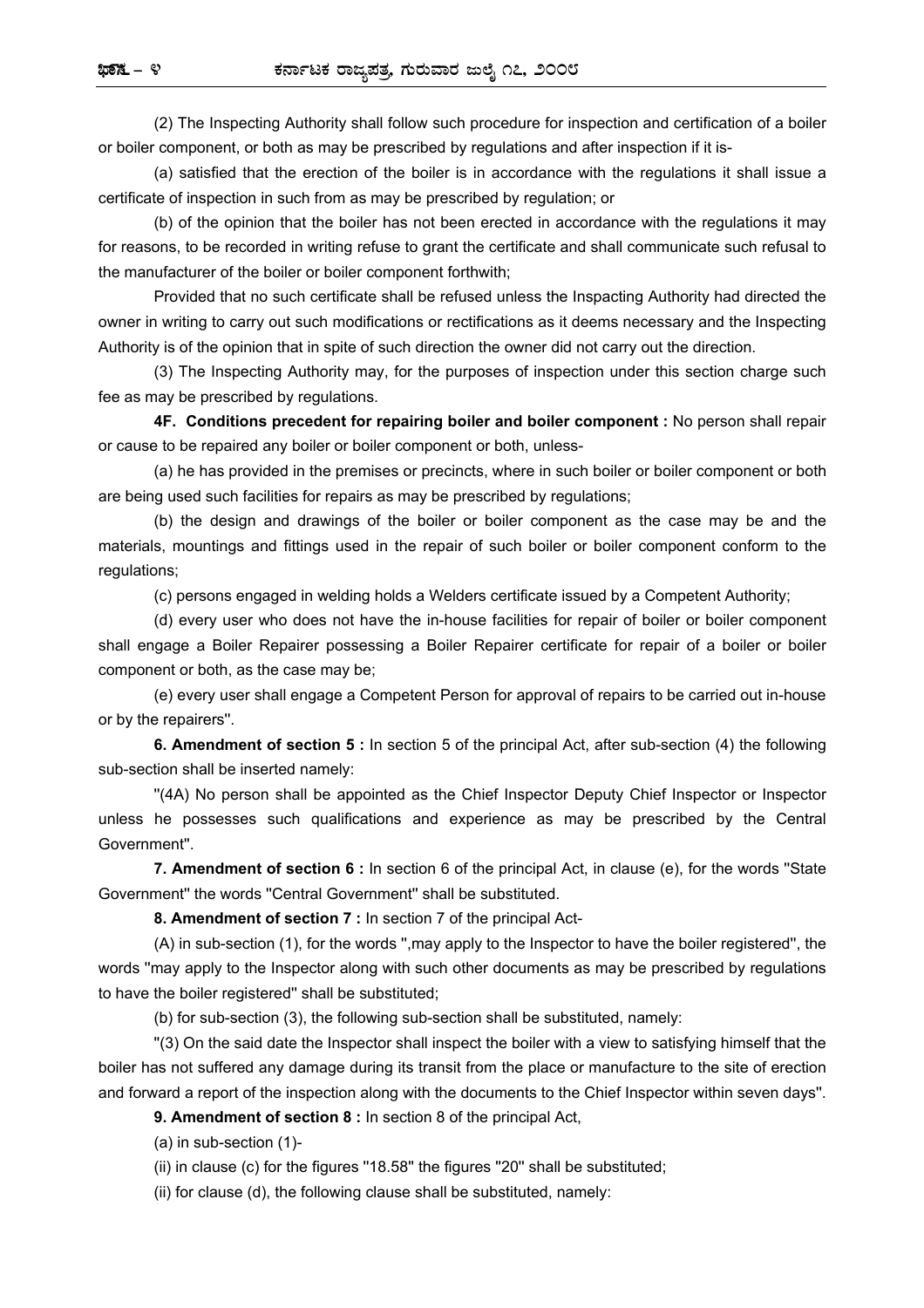''(d) save as provided in section 12, when any structural alteration, addition or renewal is made in or to the boiler''.

(iii) in clause (f) for the words ''it or any steam pipe'', the words ''it or any boiler component'', shall be substituted;

(b) for sub-section (3) the following sub-section shall be substituted, namely:

''(3) When a certificate ceases to be in force, the owner of the boiler may apply to the Competent Person for renewal thereof for such period as may be prescribed by regulations''.

(c) for sub-sections (4) and (5) the following sub-sections shall be substituted, namely:

''(4) On receipt of an application under sub-section (3) the Competent Person shall within fifteen days from the date of such receipt inspect the boiler in such manner as may be prescribed by regulations.

(5) If the Competent Person is-

(a) satisfied that the boiler and the boiler components attached thereto are in good condition he shall issue a certificate for such period as may be prescribed by regulations.

(b) of the opinion that the boiler or boiler component, or both does not conform to the standards prescribed by regulations, it may, for reasons to be recorded in writing refuse to issue such certificate;

Provided that no certificate shall be refused unless the Inspecting Authority had directed the owner of the boiler or the boiler component, or both in writing to carry out such modifications or rectifications as it deems necessary and the Competent Person is of the opinion that inspite of such direction the owner of the boiler or boiler component, or both did not carry out the direction;

Provided further that the Competent Person shall within forty-eight hours of making the examination, inform the owner of the boiler or boiler component any defect in his opinion and the reasons therefor and shall forthwith report the case to the Chief Inspector.

(6) The Competent Person may for the purpose of inspection under this section charge such fee as may be prescribed by regulations'';

**10 Amendment of section 9 :** In section 9 of the principal Act, the words brackets and figures''or sub-section (5) of section 8'' shall be omitted.

**11. Amendment of section 11 :** In section 11 of the principal Act-

(a) in clause (c), for the words ''State Government'' the words ''Central Government'' shall be substituted;

(b) clause (d) and the proviso shall be omitted.

**12. Amendment of section :** In section 12 of the principal Act the following proviso shall be inserted at the end, namely;

Provided that no such sanction is required where the structural alteration addition or renewal is made under the supervision of a Competent Person''.

**13. Substitution of new section for section 13 Alteration or renewal of boiler component:**  ''13 (1) Before the owner of any boiler registered under this Act makes any structural alteration addition or renewal in or to any boiler component attached to the boiler he shall transmit to the Chief Inspector a report in writing of his intention and send therewith such, particulars of proposed alteration, addition or renewal as may be prescribed by regulations.

(2) Any structural alteration, addition or renewal referred to in sub-section (1) shall be made by a person possessing a Boiler Repairer certificate under the supervision of the Competent person''.

**14. Amendment of section 14 :** In section 14 of the principal Act,-

(a) in sub-section (1)-

(i) in clause (a) for the word ''Inspector'' the words ''Competent Person'' shall be substituted;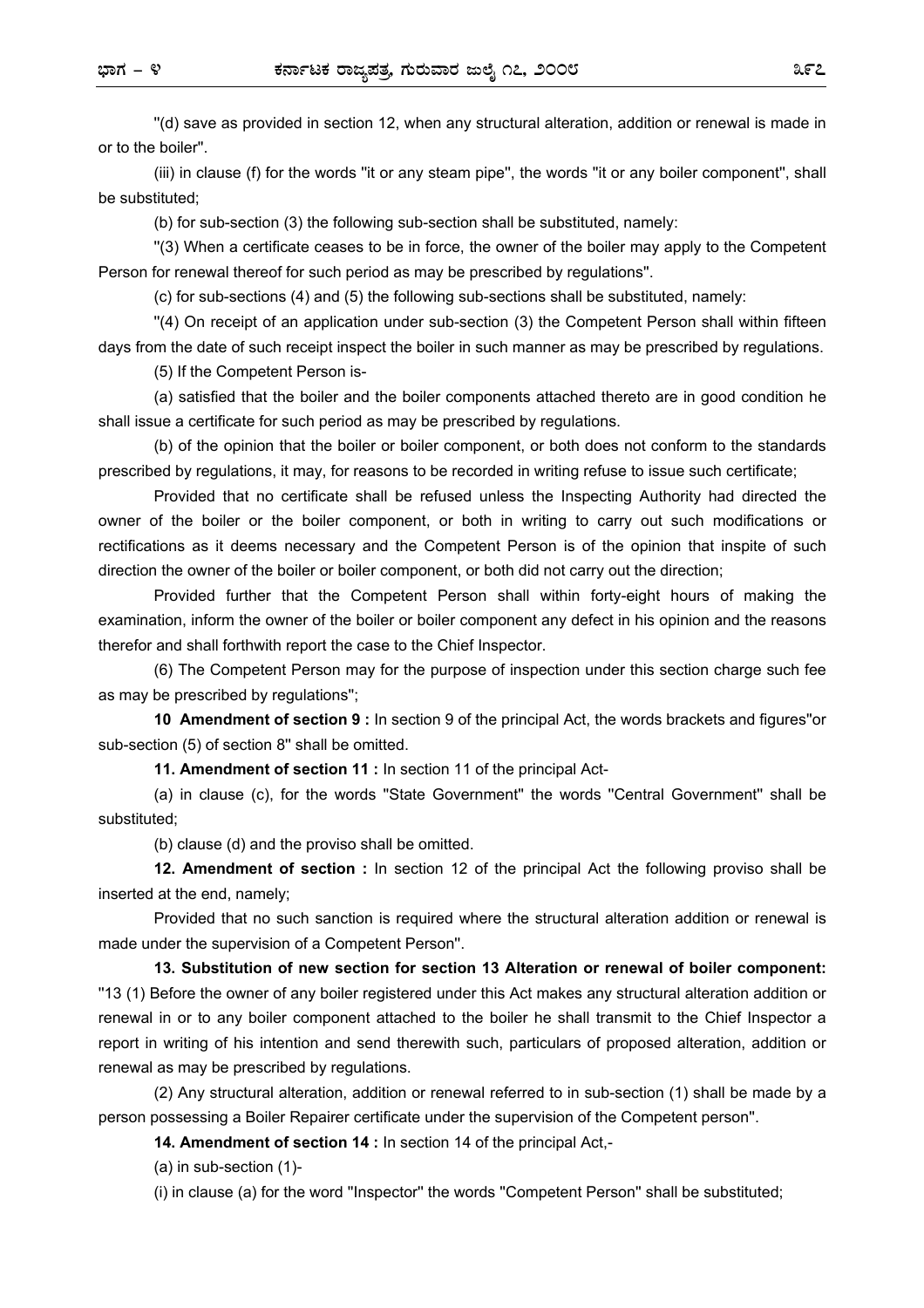(ii) in clause (b) for the words ''prescribed manner'' the words'' manner prescribed by regulations'' shall be substituted;

(iii) in clause (c) for the words ''be prescribed'', the words ''be prescribed by regulations'' shall be substituted;

(b) in sub-section (2), for the word "Inspector", the words "Competent Person" shall be substituted.

**15. Amendment of Section 15.-** In section 15 of the principal Act, for the words and figures "the Indian Factories Act, 1911", (12 of 1911) the words and figures "the Factories Act, 1948" (63 of 1948) shall be substituted.

**16. Amendment of section 18.-** In section 18 of the principal Act,-

(a) in sub-section (1), for the word "steam-pipe", at both the places where it occurs, the words "boiler component" shall be substituted;

(b) after sub-section (2), the following sub-section shall be inserted, namely:-

"(3) Without prejudice to the provisions of sub-section (1), where any death has resulted due to any accident, an inquiry may be conducted by such person and in such manner as may be prescribed by the Central Government.".

**17. Amendment of section 19.-** Section 19 of the principal Act shall be renumbered as subsection (1) thereof and after sub-section (1) as so renumbered, the following sub-section shall be inserted, namely:-

"(2) Every appeal under sub-section (1) shall be made in such manner as may be prescribed by the State Government.

(3) The procedure for disposing of an appeal shall be such as may be prescribed by the State Government".

**18. Amendment of section 20.-** Section 20 of the principal Act shall be renumbered as subsection (1) and-

(a) in sub-section (1) as so renumbered, for the words "lodge with the Chief Inspector an appeal to an Appellate Authority to be constituted by the State Government under this Act", the words "prefer an appeal to the Central Government" shall be substituted;

(b) after sub-section (1) as so renumbered, the following sub-sections shall be inserted, namely:-

"(2) Any person considering himself aggrieved by the refusal of an Inspecting Authority to grant a certificate of inspection of manufacture or erection, as the case may be, may, within thirty days from the date of communication of such refusal, prefer an appeal to the Central Government.

(3) Every appeal under sub-section (1) shall be made in such manner as may be prescribed by the Central Government.

(4) The procedure for disposing of an appeal shall be such as may be prescribed by the Central Government.".

**19. Amendment of section 21.-** In section 21 of the principal Act, for the words, figures and letters "An order of the Central Government under section 20A and save as otherwise provided in sections 19, 20 and 20A, an order of an appellate authority, the words, figures and letter "An order of the Central Government under sections 20 and 20A," shall be substituted.

**20. Amendment of section 22.-** In section 22 of the principal Act, for the words "one hundred rupees", the words "five thousand rupees" shall be substituted.

**21. Amendment of section 23.-** In section 23 of the principal Act,-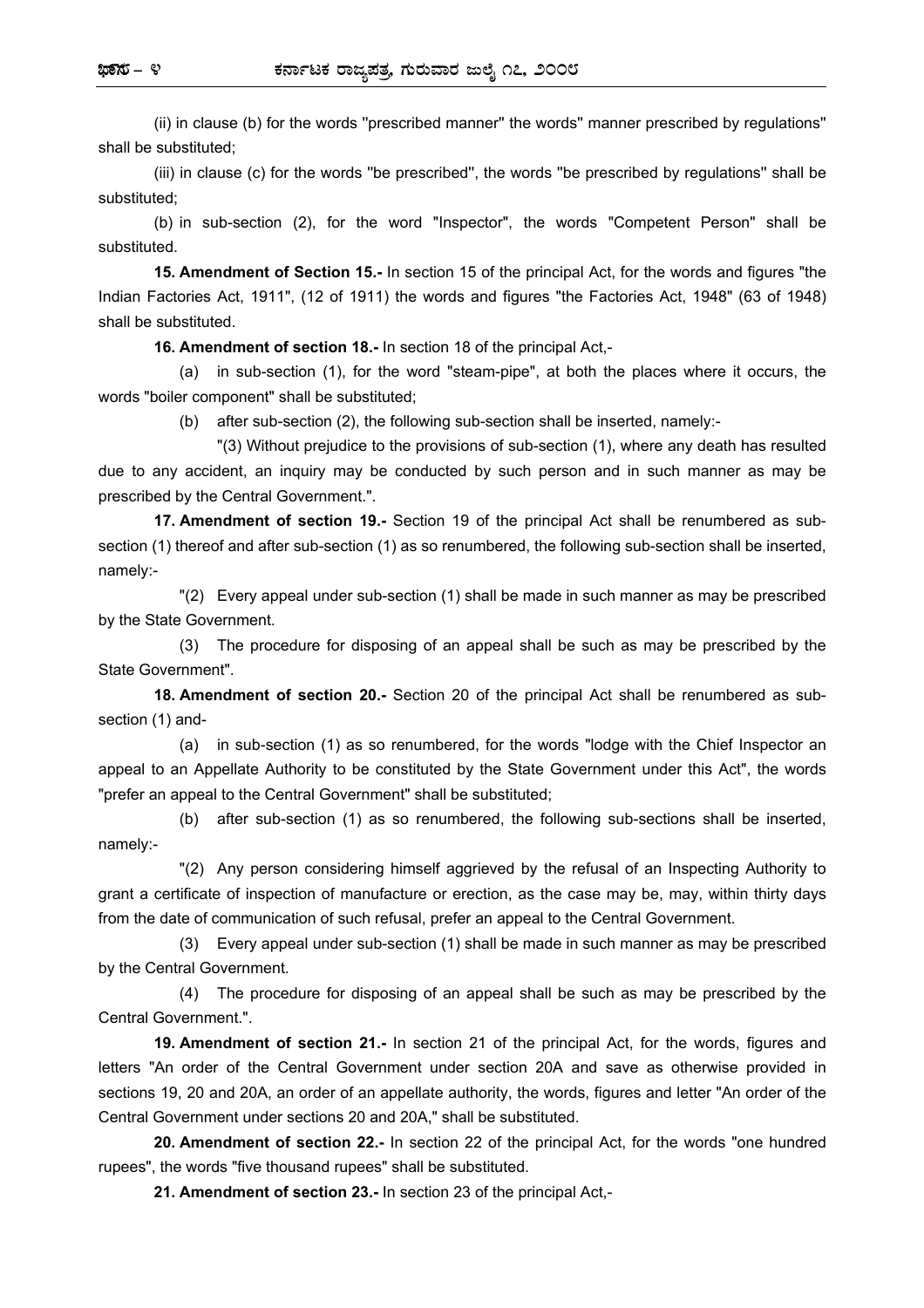(a) for the words "five hundred rupees", the words "one lakh rupees" shall be substituted;

(b) for the words "one hundred rupees", the words "one thousand rupees" shall be substituted.

**22. Amendment of section 24.-** In section 24 of the principal Act, for the words "punishable with fine which may extend to five hundred rupees", the words "punishable with imprisonment which may extend to two years or with fine which may extend to one lakh rupees, or with both" shall be substituted.

**23. Amendment of section 25.-** In section 25 of the principal Act,-

(a) in sub-section (1), for the words "five hundred rupees", the words "one lakh rupees" shall be substituted;

(b) in sub-section (2), for the words "fine, or with both", the words "fine which my extend to one lakh rupees or with both" shall be substituted.

**24. Amendment of section 27A.-** In section 27A of the principal Act, for sub-sections (2) and (3), the following sub-sections shall be substituted, namely:-

"(2) The Board shall consist of the following members, namely:-

(a) the Secretary to the Government of India incharge of the Department of the Central Government having administrative control of the Board who shall be the Chairperson ex officio;

(b) a senior technical officer conversant with the inspection and examination of boilers, to be nominated by the Government of each State (other than a Union territory);

(c) equal number of other persons as in sub-section (b) above to represent-

- (i) Central Government,
- (ii) the Bureau of Indian Standards,
- (iii) boiler and boiler component manufacturers,
- (iv) National laboratories.
- (v) engineering consultancy agencies,
- (vi) users of boilers, and
- (vii) such other interests which in the opinion of the Central Government ought to be represented on the Board, to be nominated by the Central Government;
- (d) Technical Adviser, Member-Secretary ex officio.

(3) The term of office of the members nominated under clause (b) and (c) of sub-section (2) shall be such as my be prescribed by the Central Government.".

**25. Amendment of section 28.-** In section 28 of the principal Act, in sub-section (1),-

(i) for clause (a), the following clause shall be substituted, namely:-

"(a) for laying down the standard conditions in respect of material, design, construction, erection, operation and maintenance which shall be required for the purposes of enabling the registration and certification of boilers, boiler components, boiler mountings and fittings under this Act;";

(ii) in clause (d), for the word "steam-pipes", the words "boiler components, boiler mountings and fittings" shall be substituted;

(iii) after clause (e), the following clauses shall be inserted, namely:-

"(ea) for prescribing the qualifications and experience subject to which the Inspecting Authorities, Competent Authorities and Competent Persons shall be recognised under this Act;

(eb) the conditions subject to which and the manner in which manufacturer of boiler components or material may be recognised.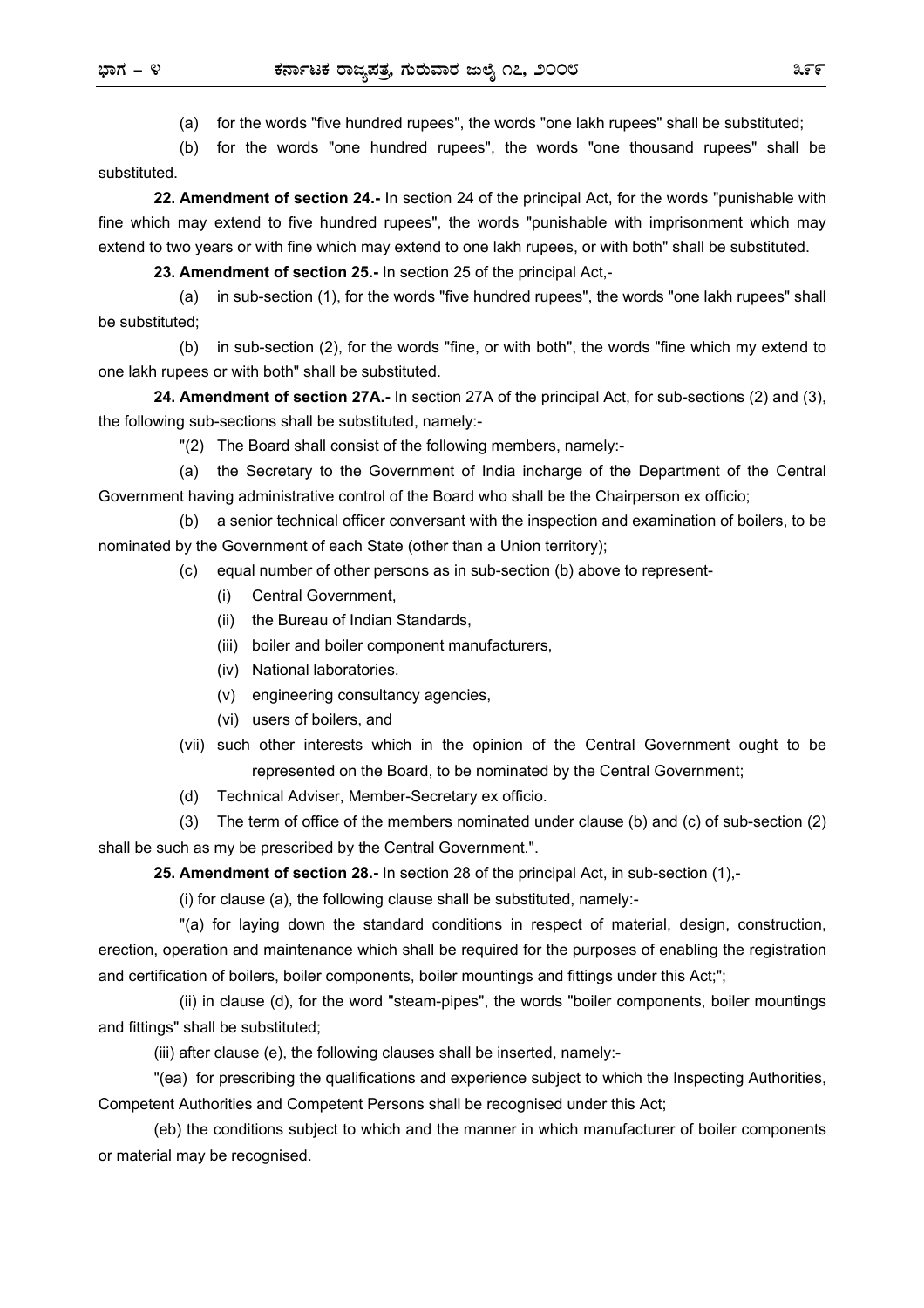(ec) facilities for design and construction which are required to be provided in the premises in which the manufacturing of any boiler or boiler component is carried out;

(ed) fee for the purposes of inspection or grant of recognition or any certificate under this Act;

(ef) procedure for examination and grant of Welders certificate;

(eg) powers and functions which the Board may delegate to the Technical Adviser;

(eh) documents to be enclosed along with the application for registration of boilers or renewal of a certificate authorising the use of boilers;

(ei) the manner of inspection of boilers;

(ej) the period for which a certificate authorising the use of a boiler may be renewed;

(ek) the conditions subject to which and the form in which Competent Person shall renew a certificate authorising the use of boilers;

(el) the manner and the form in which a Repairer's certificate shall be issued;

(em) the manner in which the boiler shall be prepared for examination;

(en) drawings, specification, documents and other particulars which owner of a boiler is required to make available to the Competent Person;

(eo) the manner in which a person may be authorised to conduct energy audit and the manner in which such audit shall be conducted;

(ep) the manner in which disputes between the States with respect to registration of boilers shall be resolved.".

**26. Amendment of section 28A.-** In section 28A of the principal Act, for sub-section (1), the following sub-section shall be substituted, namely:-

"(1) The Central Government may, by notification in the Official Gazette, make rules to carry out the provisions of this Act.

(1A) In particular, and without prejudice to the generality of the foregoing power, such rules may provide for all or any of the following matters, namely:-

(a) the procedure to be followed in making applications under section 20A and the fees payable in respect of such application;

(b) the qualifications and experience of persons to be appointed as Chief Inspectors, Deputy Chief Inspectors and Inspectors;

(c) the manner in which appeals may be preferred to the Board, the fees payable in respect of appeals and the procedure to be followed of disposing such appeals;

(d) the term of office of the members and the manner in which they shall be nominated under clauses (b) and (c) of sub-section (2) of section 27A;

(e) the qualifications and experience of the Technical Adviser;

(f) for requiring boilers to be under the charge of persons holding certificate of proficiency or competency and for prescribing the conditions on which such certificate may be granted;

(g) the manner in which and the person who shall conduct inquiry into the accident.".

**27. Amendment of section 29.-** In section 29 of the principal Act, in sub-section (1),-

(i) for clause (a), the following clause shall be substituted, namely:-

"(a) the powers and duties of the Chief Inspector, Deputy Chief Inspectors and Inspectors;";

(ii) clause (d) shall be omitted;

(iii) for clause (f), the following clause shall be substituted, namely:-